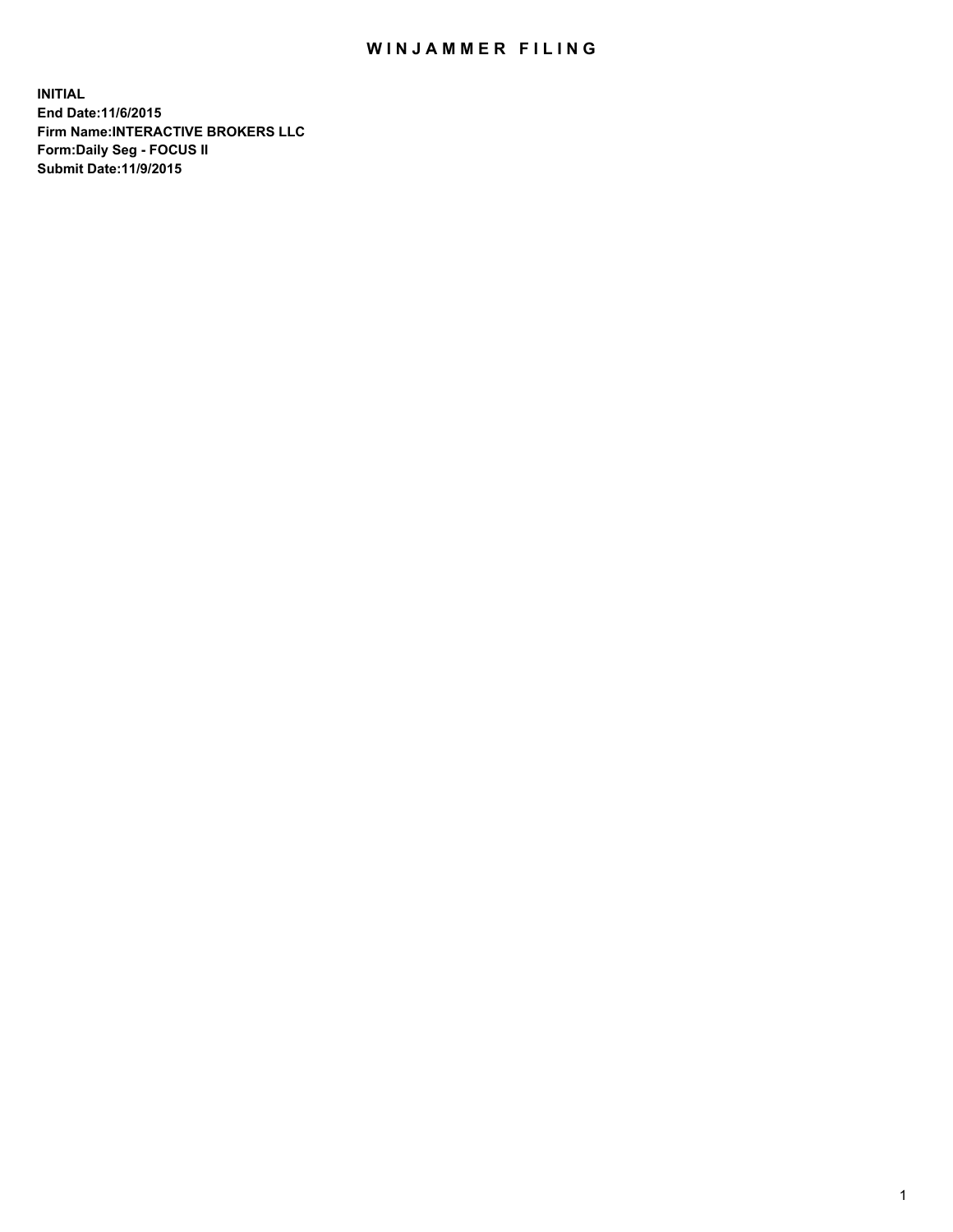## **INITIAL End Date:11/6/2015 Firm Name:INTERACTIVE BROKERS LLC Form:Daily Seg - FOCUS II Submit Date:11/9/2015 Daily Segregation - Cover Page**

| Name of Company<br><b>Contact Name</b><br><b>Contact Phone Number</b><br><b>Contact Email Address</b>                                                                                                                                                                                                                          | <b>INTERACTIVE BROKERS LLC</b><br><b>Alex Parker</b><br>203-618-7738<br>aparker@interactivebrokers.com |
|--------------------------------------------------------------------------------------------------------------------------------------------------------------------------------------------------------------------------------------------------------------------------------------------------------------------------------|--------------------------------------------------------------------------------------------------------|
| FCM's Customer Segregated Funds Residual Interest Target (choose one):<br>a. Minimum dollar amount: ; or<br>b. Minimum percentage of customer segregated funds required:%; or<br>c. Dollar amount range between: and; or<br>d. Percentage range of customer segregated funds required between:% and%.                          | <u>0</u><br>155,000,000 245,000,000<br><u>00</u>                                                       |
| FCM's Customer Secured Amount Funds Residual Interest Target (choose one):<br>a. Minimum dollar amount: ; or<br>b. Minimum percentage of customer secured funds required:%; or<br>c. Dollar amount range between: and; or<br>d. Percentage range of customer secured funds required between:% and%.                            | <u>0</u><br>80,000,000 120,000,000<br><u>00</u>                                                        |
| FCM's Cleared Swaps Customer Collateral Residual Interest Target (choose one):<br>a. Minimum dollar amount: ; or<br>b. Minimum percentage of cleared swaps customer collateral required:% ; or<br>c. Dollar amount range between: and; or<br>d. Percentage range of cleared swaps customer collateral required between:% and%. | <u>0</u><br>0 <sub>0</sub><br>0 <sub>0</sub>                                                           |

Attach supporting documents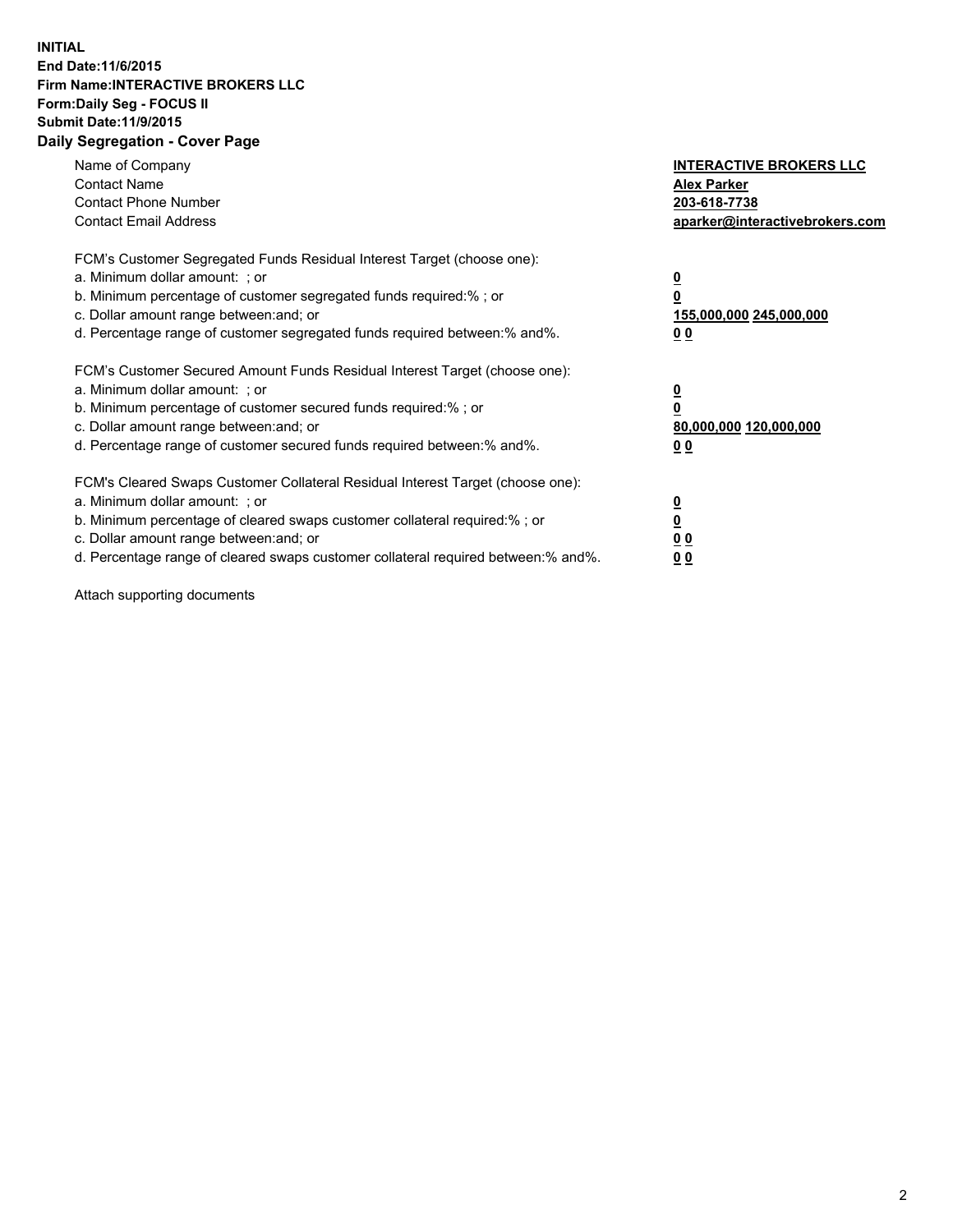## **INITIAL End Date:11/6/2015 Firm Name:INTERACTIVE BROKERS LLC Form:Daily Seg - FOCUS II Submit Date:11/9/2015 Daily Segregation - Secured Amounts**

|          | Foreign Futures and Foreign Options Secured Amounts                                         |                                  |
|----------|---------------------------------------------------------------------------------------------|----------------------------------|
|          | Amount required to be set aside pursuant to law, rule or regulation of a foreign            | $0$ [7305]                       |
|          | government or a rule of a self-regulatory organization authorized thereunder                |                                  |
| 1.       | Net ledger balance - Foreign Futures and Foreign Option Trading - All Customers             |                                  |
|          | A. Cash                                                                                     | 315,430,081 [7315]               |
|          | B. Securities (at market)                                                                   | $0$ [7317]                       |
|          |                                                                                             |                                  |
| 2.<br>3. | Net unrealized profit (loss) in open futures contracts traded on a foreign board of trade   | 2,508,083 [7325]                 |
|          | Exchange traded options                                                                     |                                  |
|          | a. Market value of open option contracts purchased on a foreign board of trade              | 29,136 [7335]                    |
|          | b. Market value of open contracts granted (sold) on a foreign board of trade                | -36,364 [7337]                   |
| 4.       | Net equity (deficit) (add lines 1.2. and 3.)                                                | 317,930,936 [7345]               |
| 5.       | Account liquidating to a deficit and account with a debit balances - gross amount           | 8,432,333 [7351]                 |
|          | Less: amount offset by customer owned securities                                            | 0 [7352] 8,432,333 [7354]        |
| 6.       | Amount required to be set aside as the secured amount - Net Liquidating Equity              | 326,363,269 [7355]               |
|          | Method (add lines 4 and 5)                                                                  |                                  |
| 7.       | Greater of amount required to be set aside pursuant to foreign jurisdiction (above) or line | 326, 363, 269 [7360]             |
|          | 6.                                                                                          |                                  |
|          | FUNDS DEPOSITED IN SEPARATE REGULATION 30.7 ACCOUNTS                                        |                                  |
| 1.       | Cash in banks                                                                               |                                  |
|          | A. Banks located in the United States                                                       | 149 <sub>[7500]</sub>            |
|          | B. Other banks qualified under Regulation 30.7                                              | 0 [7520] 149 [7530]              |
| 2.       | Securities                                                                                  |                                  |
|          | A. In safekeeping with banks located in the United States                                   | 386,907,908 [7540]               |
|          | B. In safekeeping with other banks qualified under Regulation 30.7                          | 0 [7560] 386,907,908 [7570]      |
| 3.       | Equities with registered futures commission merchants                                       |                                  |
|          | A. Cash                                                                                     |                                  |
|          |                                                                                             | $0$ [7580]                       |
|          | <b>B.</b> Securities                                                                        | $0$ [7590]                       |
|          | C. Unrealized gain (loss) on open futures contracts                                         | $0$ [7600]                       |
|          | D. Value of long option contracts                                                           | $0$ [7610]                       |
|          | E. Value of short option contracts                                                          | 0 [7615] 0 [7620]                |
| 4.       | Amounts held by clearing organizations of foreign boards of trade                           |                                  |
|          | A. Cash                                                                                     | $0$ [7640]                       |
|          | <b>B.</b> Securities                                                                        | $0$ [7650]                       |
|          | C. Amount due to (from) clearing organization - daily variation                             | $0$ [7660]                       |
|          | D. Value of long option contracts                                                           | $0$ [7670]                       |
|          | E. Value of short option contracts                                                          | 0 [7675] 0 [7680]                |
| 5.       | Amounts held by members of foreign boards of trade                                          |                                  |
|          | A. Cash                                                                                     | 68,675,792 [7700]                |
|          | <b>B.</b> Securities                                                                        | $0$ [7710]                       |
|          | C. Unrealized gain (loss) on open futures contracts                                         | -3,081,544 [7720]                |
|          | D. Value of long option contracts                                                           | 29,142 [7730]                    |
|          | E. Value of short option contracts                                                          | -36,363 [7735] 65,587,027 [7740] |
| 6.       | Amounts with other depositories designated by a foreign board of trade                      | $0$ [7760]                       |
| 7.       | Segregated funds on hand                                                                    | $0$ [7765]                       |
| 8.       | Total funds in separate section 30.7 accounts                                               | 452,495,084 [7770]               |
| 9.       | Excess (deficiency) Set Aside for Secured Amount (subtract line 7 Secured Statement         | 126,131,815 [7380]               |
|          | Page 1 from Line 8)                                                                         |                                  |
| 10.      | Management Target Amount for Excess funds in separate section 30.7 accounts                 |                                  |
| 11.      | Excess (deficiency) funds in separate 30.7 accounts over (under) Management Target          | 80,000,000 [7780]                |
|          |                                                                                             | 46,131,815 [7785]                |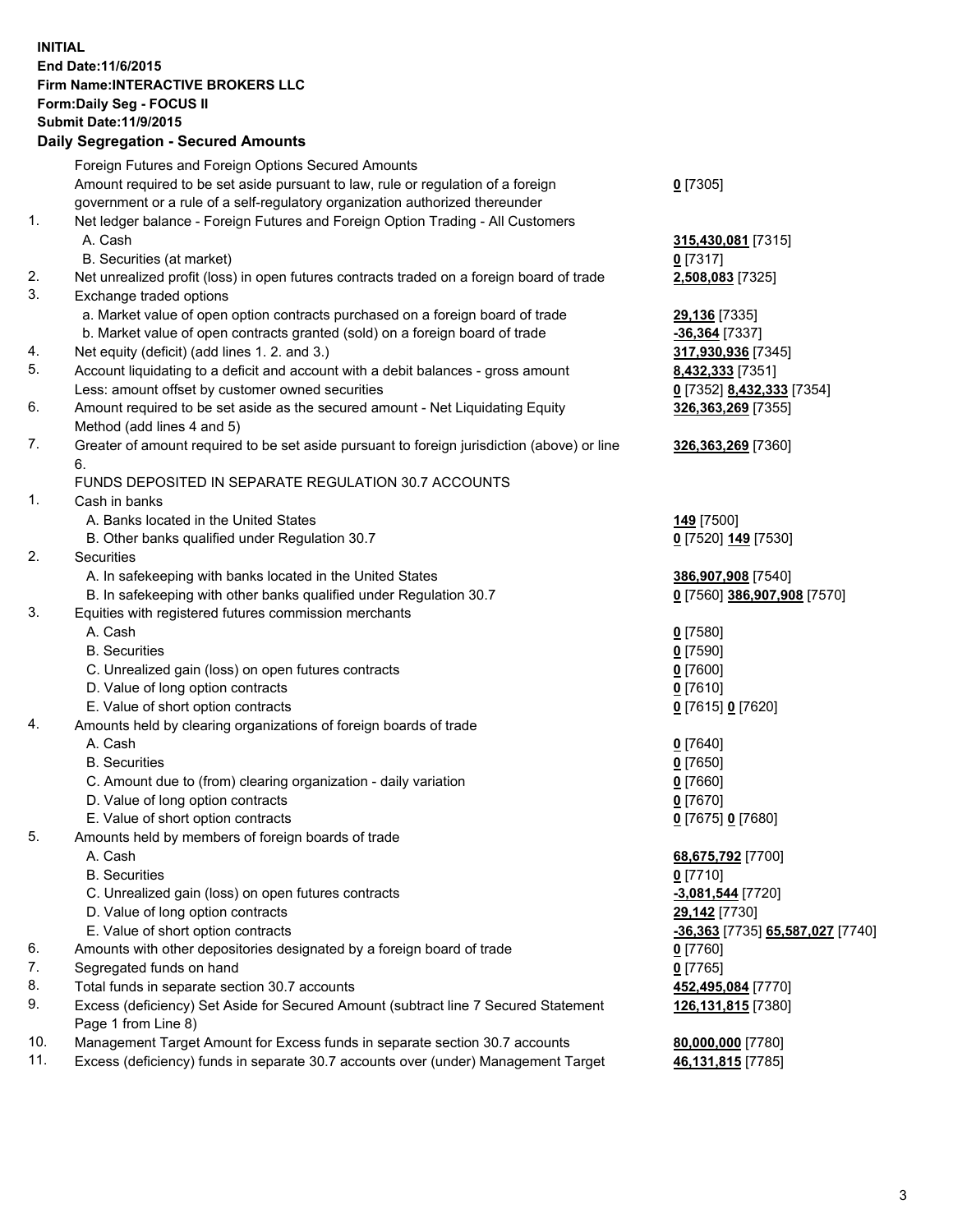**INITIAL End Date:11/6/2015 Firm Name:INTERACTIVE BROKERS LLC Form:Daily Seg - FOCUS II Submit Date:11/9/2015 Daily Segregation - Segregation Statement** SEGREGATION REQUIREMENTS(Section 4d(2) of the CEAct) 1. Net ledger balance A. Cash **2,743,206,814** [7010] B. Securities (at market) **0** [7020] 2. Net unrealized profit (loss) in open futures contracts traded on a contract market **-87,226,150** [7030] 3. Exchange traded options A. Add market value of open option contracts purchased on a contract market **87,669,373** [7032] B. Deduct market value of open option contracts granted (sold) on a contract market **-157,429,264** [7033] 4. Net equity (deficit) (add lines 1, 2 and 3) **2,586,220,773** [7040] 5. Accounts liquidating to a deficit and accounts with debit balances - gross amount **747,926** [7045] Less: amount offset by customer securities **0** [7047] **747,926** [7050] 6. Amount required to be segregated (add lines 4 and 5) **2,586,968,699** [7060] FUNDS IN SEGREGATED ACCOUNTS 7. Deposited in segregated funds bank accounts A. Cash **243,239,347** [7070] B. Securities representing investments of customers' funds (at market) **1,462,740,797** [7080] C. Securities held for particular customers or option customers in lieu of cash (at market) **0** [7090] 8. Margins on deposit with derivatives clearing organizations of contract markets A. Cash **23,490,480** [7100] B. Securities representing investments of customers' funds (at market) **1,134,137,869** [7110] C. Securities held for particular customers or option customers in lieu of cash (at market) **0** [7120] 9. Net settlement from (to) derivatives clearing organizations of contract markets **-11,811,022** [7130] 10. Exchange traded options A. Value of open long option contracts **87,655,846** [7132] B. Value of open short option contracts **-157,415,798** [7133] 11. Net equities with other FCMs A. Net liquidating equity **0** [7140] B. Securities representing investments of customers' funds (at market) **0** [7160] C. Securities held for particular customers or option customers in lieu of cash (at market) **0** [7170] 12. Segregated funds on hand **0** [7150] 13. Total amount in segregation (add lines 7 through 12) **2,782,037,519** [7180] 14. Excess (deficiency) funds in segregation (subtract line 6 from line 13) **195,068,820** [7190] 15. Management Target Amount for Excess funds in segregation **155,000,000** [7194] **40,068,820** [7198]

16. Excess (deficiency) funds in segregation over (under) Management Target Amount Excess